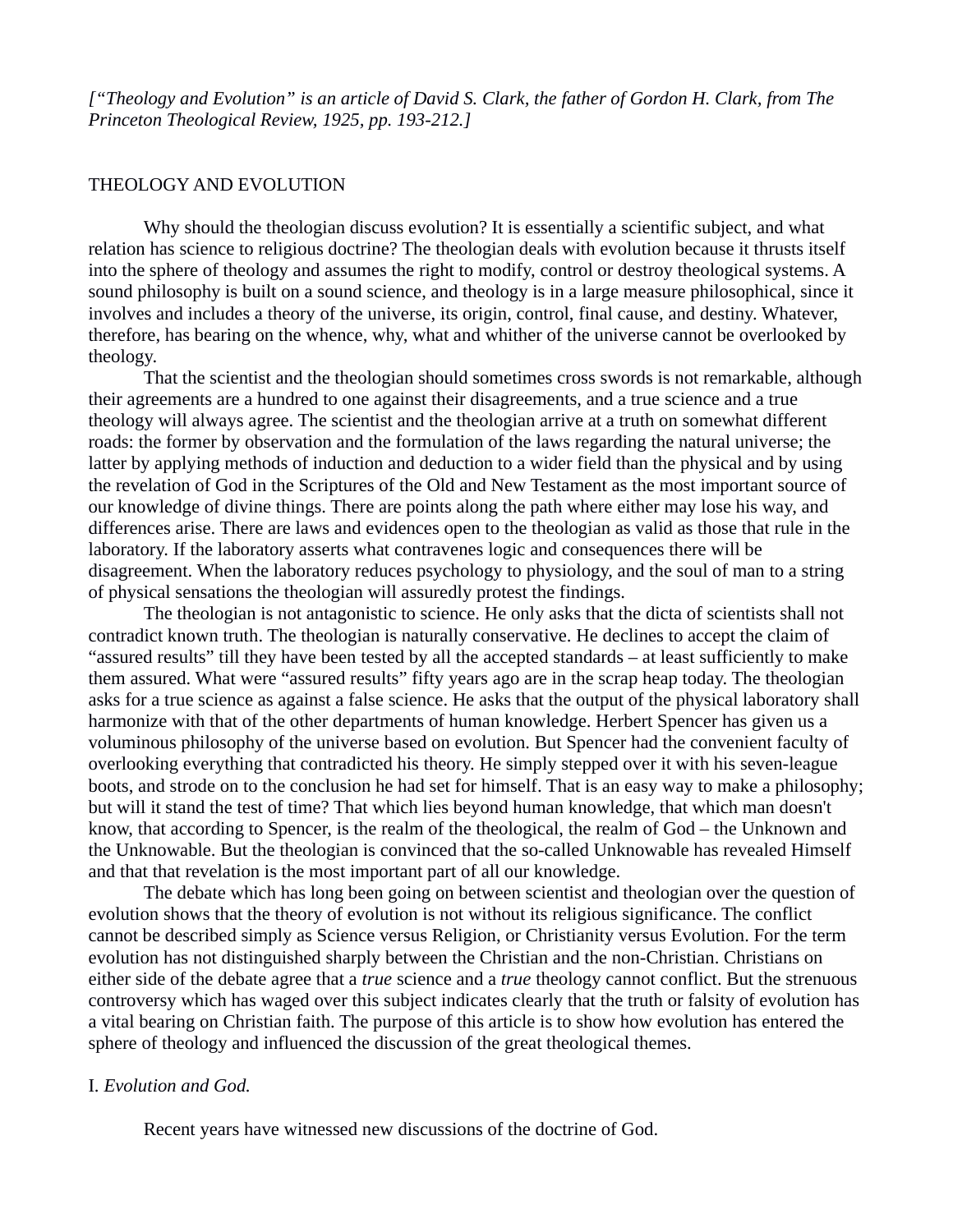1. Pantheism is an evolutionary system throughout. And the menace of pantheism in theological thinking did not cease with Spinoza, nor with the aftermath of Kant's transcendentalism in the philosophies of the Absolute of Fichte, Schelling and Hegel. Pantheism, or a panthezing philosophy, is a present danger; and perhaps always will be to the man who speculates on the nature of God. The late John Burroughs, a distinguished naturalist, was an out-and-out pantheist, and definitely ascribed all evidence of design and purpose in the world to a "cosmical intelligence." The doctrine of the divine immanence, so prominent in such discussions, is open to statements that blend the Deity in the universe. The doctrine has been expressed in a way that looks toward pantheism; and this bias marks much current discussion. All this obscures the personality of God. Against such a view the Christian theologian lifts a warning voice; for whatever obscures God's personality impairs human responsibility.

2. Another view traceable to evolutionary sources is that God himself is but an imperfect, finite, and developing deity. It is hard to see what is to be gained, in a logical consideration of the case, by such a contention. It is evident that a finite being cannot be eternal. Infinity of attribute is essential to infinity of being. If God is a developing deity each preceding age must necessarily place its circumscriptions about his being. This would soon land us in logical absurdities. Either we have a God that recedes in the abysmal past to the infinitesimal, to a virtual nonentity, or we have a demigod or a demiurge under some infinite eternal, self-existent super-intelligence. And what have we gained? How quickly the logic of the case discards the developing deity for the eternal God.

3. Further we have the doctrine of pluralism, of which the late Professor James of Harvard was an advocate. This looks too much like a retreat toward the dualism of the old Persians, or even to the polytheism of the pagans. The view is philosophic rather than scientific; and its relation to evolutionary doctrine does not at first appear. The prodigality of forms in nature, the immense variety in types of life, the progress of the world as the resultant of innumerable conflicting forces, are alleged as suggesting an analogy in the unseen world if not a variety of causes for, and controls of, this one. But this argument for pluralism is offset by the evidence for the scientific unity of the world and its processes, the rigid conformity to type, the immensity of plan in the universe embracing all things from the highest to the lowest. The mind that intently considers these things will be duly impressed with the wisdom of the Scriptural injunction: "Hear O Israel, the Lord our God is one Lord."

4. Again, there are those who tell us that universal thought is God. This amounts to the denial of God. Man is then his own God. He possesses within himself all the powers that are needful and available for human activities. The supreme thing in life is the development or evolution of the inborn potentialities. The discovery of these resident forces is the supreme revelation. After this a man's destiny is in his own hands. It sums itself up in the denial of God and the deification of man.

5. There are those who call themselves theistic evolutionists. Their evolutionary views may or may not have modified their conception of God. There are all grades of evolutionists. There are many to whose doctrine of God *per se* no exception could be taken. There are however two tendencies to which many yield. Either they lose God in nature and tend to pantheism, or put God so far back and so far off as to simulate deism. Either tangent is disastrous. The personality of God is obscured, or secondary causes infringe on the immediacy of God's being and power. The theistic evolutionist congratulates himself that he occupies a more strategic position than the materialistic. And this is true from the standpoint of religion and philosophy. But it is not true from the scientific standpoint. All the scientific objections to evolution, and they are many, bear against the theistic type as forcibly as against the materialistic. All the difficulties from paleontology, sterility of hybrids, Mendelism, and a score of scientific fields, are applicable to theistic evolution as well as to any other form of the theory. If men think that they can lightly surmount all obstacles by describing themselves as theistic evolutionists they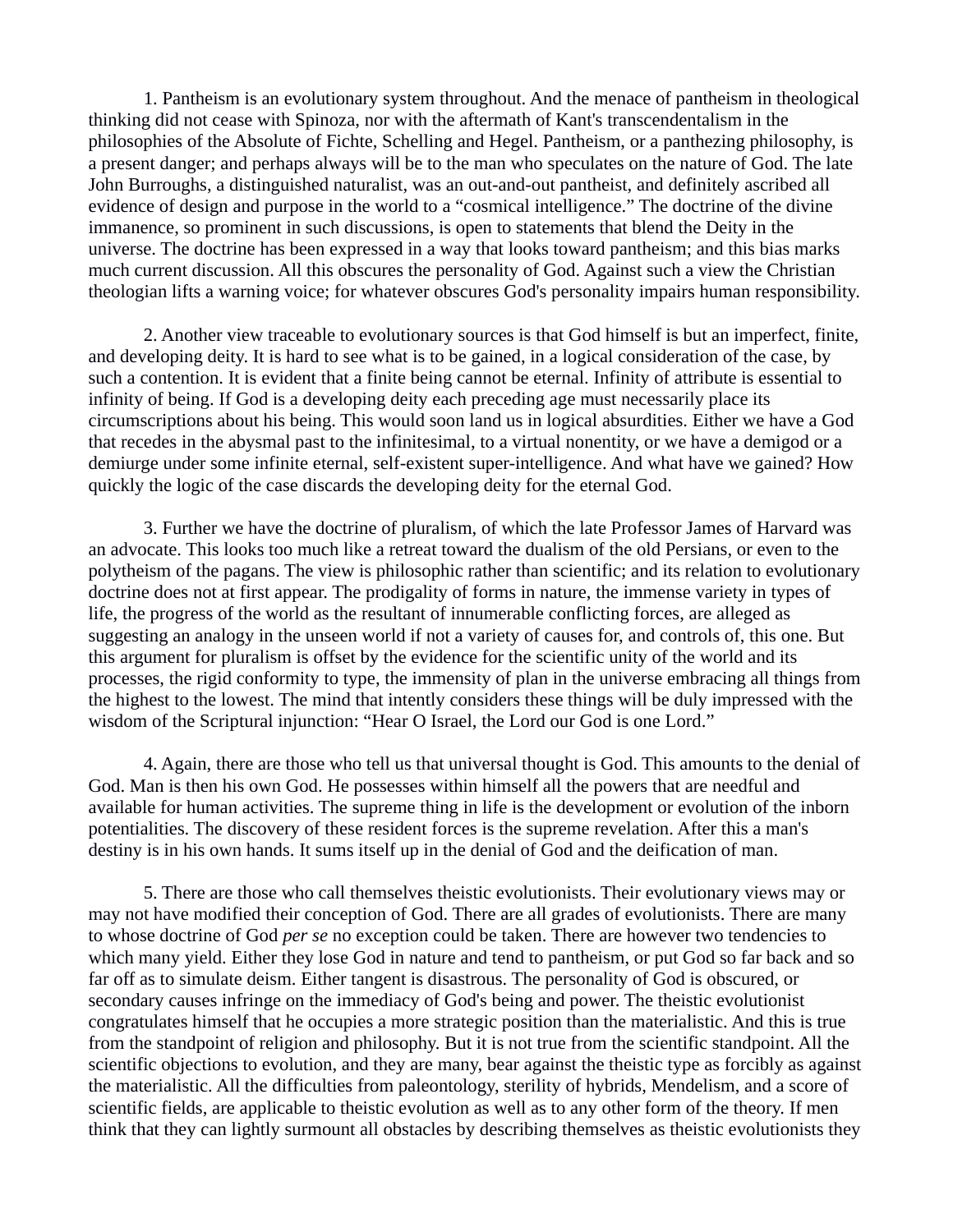can be easily undeceived. The theory of evolution has its difficulties even when the doctrine of God is conceded. This has not been sufficiently recognized by writers on the subject.

### II. *Evolution and Creation*

Haeckel said: "With one stroke Darwin has annihilated the dogma of creation." Perhaps that is more than Darwin himself would have said, at least in his earlier years. However it shows the attitude of a large group of evolutionists toward creation. If there was no creation, the eternity of matter follows inevitably. That conclusion has its evident weaknesses. We will not discuss them here. That the present order is eternal is indefensible. That change takes place is undeniable. That every effect must have a cause is incontrovertible. But what causes evolution? Is evolution itself creator or created? Does evolution supersede or displace creation? Is evolution a method of creation as Lyman Abbott used to say? Or must creation be a fact before evolution can begin? Must not evolution itself be caused or, in a sense, created? If evolution is orderly change what changes? Must there be a substance in which the change takes place; and whence did it come? Can evolution account for itself not to say the whole universe? Even as to its secondary cause, if there be such, we get a variety of answers none of which is satisfactory to the scientists of the present day.

Lamarck, the father of modern evolution, said this cause, the underlying principle, was heredity transmitting accumulated changes. Investigators soon discovered the weakness of this position and demolished it. Increasingly scientists have ranged themselves against it, and Mendelism seems to have said the last word. Heredity has been eliminated as the basis of evolution because heredity accounts only for sameness and not for differentiation, and evolution can proceed only by differentiation.

Darwin based evolution on natural selection and the survival of the fittest. What a furore it made! Fifty years ago if a man did not assent to the dogma of Darwin he was written down an obscurantist. But what has happened? Who now believes in natural selection as a basis of evolution? There is scarcely a second rate scientist so poor as to do it reverence. It left too much to chance; and this world is anything but a world of chance. Besides, if intelligent selection, tried out by Mendel and scores of others, cannot produce a new species, what probability remains that accidental selection could do so? At any rate natural selection belongs to the buried shades. This is not the declaration of the church, nor of a few conservative ministers, but of the leaders of scientific thought. Professor Bateson frankly admits it, but hopes that some other cause may be discovered, and says: "We walk by faith and not by sight."

"Resident forces" is a term being used by many, but what is that but another appeal to heredity? The same objection arises, namely, the difficulty of accounting for transmutation by a process of heredity, which gives sameness, not difference. Resident forces require a cause and intelligent direction, so that the materialistic evolutionist at least can find comfort in this plea. Moreover resident forces have already established a law of uniformity in the matter of reproduction according to the Biblical phrase "after its kind." Every field of grain, every garden is standing evidence that second causes rigidly adhere to conformity to type. All speculative arguments need the support of observed historical instances, or of empirical tests, and these seem to be lacking in this case. Not longer than a year ago Julian Huxley complained of the evolutionist's bias to speculation and his neglect of experimental proof. The "laws of nature" which were recently supposed to account for the universe, are now known to explain nothing in themselves; so "resident forces" is a term the vagueness of which covers a multitude of assumptions.

But what shall the scientist put in place of heredity and natural selection? We might modestly suggest, the immanent God. It would at least be as good a postulate as any of the former. But would that be scientific? Yes, unless an intelligent and immanent personality is inferior to an intangible and impersonal law. If this seems like creation, it is, for the present, the only alternative. A present God as against an absentee God has been the demand of some modern writers not altogether conservative.

The ablest paleontologists testify that species arrive with no known antecedents in the lineal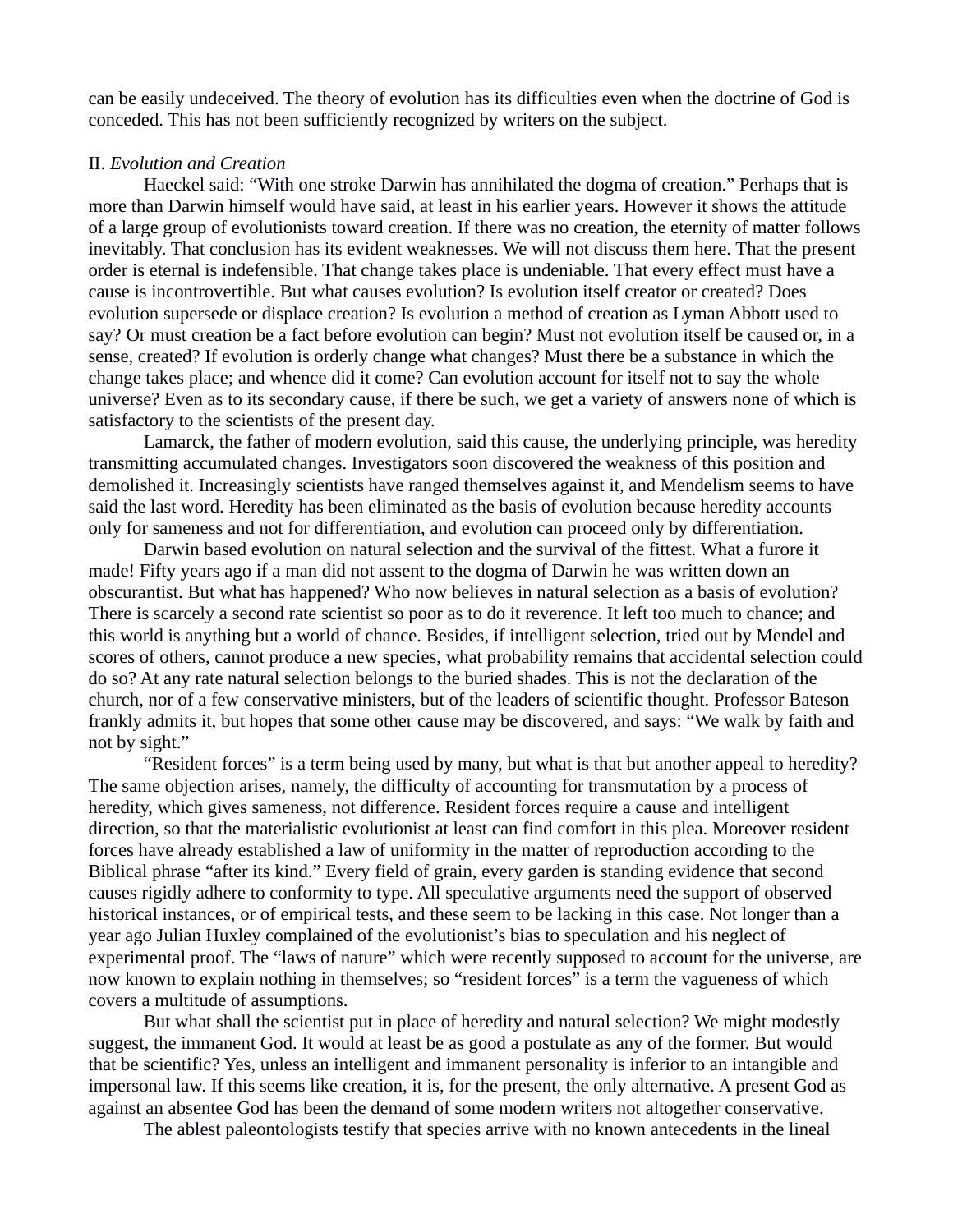descent, by a sort of *per saltem* arrival. If this is so, then such an arrival demands a sufficient cause, and such a cause as the present theory of evolution does not supply. If writers on evolution would assume that each species has developed from its own primordial germ, which germ was the creation of God, there could be little objection to such a theory. That this view receives so little attention from writers on evolution is somewhat remarkable unless, indeed, it does not lend itself sufficiently to the materialist proclivities of this age. For this, as is readily seen, points toward creation. But when all is said, creation is the fact from which the mind of man, with all its meanderings, cannot escape. But it is needful to remark that second causes are not the refutation of a First Cause; and whether evolution is true or not, a Creator is a logical necessity to a rational explanation of the universe.

## III. *Evolution and Man*

Theology considers man as to his origin, longevity, physical and moral relation to his progenitors, racial unity or solidarity, and affiliated subjects. Evolution assumes to say something on all these topics and thus enlarge the field of discussion.

1. The Scriptures tell us that God created man. God is the cause or author of man's being. The Christian theologian therefore draws the line sharply against materialistic evolution. The Scriptures do not say *how* God created man, whether instantaneously by fiat, or by a process of slow development. Interpreters therefore have some liberty where nothing definite is revealed. However it is certain that creation must precede development, and the creation of a germ which may have developed into a man is still creation by fiat and doubtless as instantaneous as the most conservative could wish. There is little to be gained therefore by ridiculing *fiat* creation. Further the record reads that man was formed from the dust of the ground, a fact of which chemical analysis furnishes sufficient witness. Some may say that this may be interpreted as brute dust instead of inanimate dust; which might be allowed to pass provided evolution be established beyond a doubt from other considerations. The man who approaches the Scriptures from the standpoint of evolution will readily accept such a view, a fact which shows how much depends upon "the approach," and whether that approach is valid. But that is the question which first must be settled.

2. Evolution also comes into the discussion of the original state of man. What was man when he came to be man? Was he a developed animal, or a *de novo* creation of God? Did human nature begin where animaldom left off? Did man "arrive" at the moment when, in the process of evolution, the animal came to self-consciousness? Are self-consciousness, reason, and the moral nature but the development of animal propensities? Herbert Spencer would say, yes. Dr. James McCosh, a much more careful thinker, would say, no.

There is no axiom better established in all thinking than *ex nihilo nihil fit*. Each thing reproduces *after its kind*. "That which is born of the flesh is flesh" – is the law of nature and the law of God. Is there sufficient basis in animal nature to account for man's personal, rational, and moral endowments? On which side of the question do the Scriptures give their testimony if they give any? Here is where discussion is joined. And the importance of the discussion lies, not in the decision of a merely academic question, but in the bearing that this question has on man's freedom and responsibility as a moral being accountable to his God and Creator. What moral demands can be made on the human race depends on what that race was as it came from the hands of God. Has the Bible put the case fairly? And has evolution helped the matter or involved it in difficulty? This will meet with further consideration under the next general head.

3. As to the antiquity of the race the Christian theologian is careful to maintain the trustworthiness of the sacred writings while at the same time seeking to avoid making dogmatic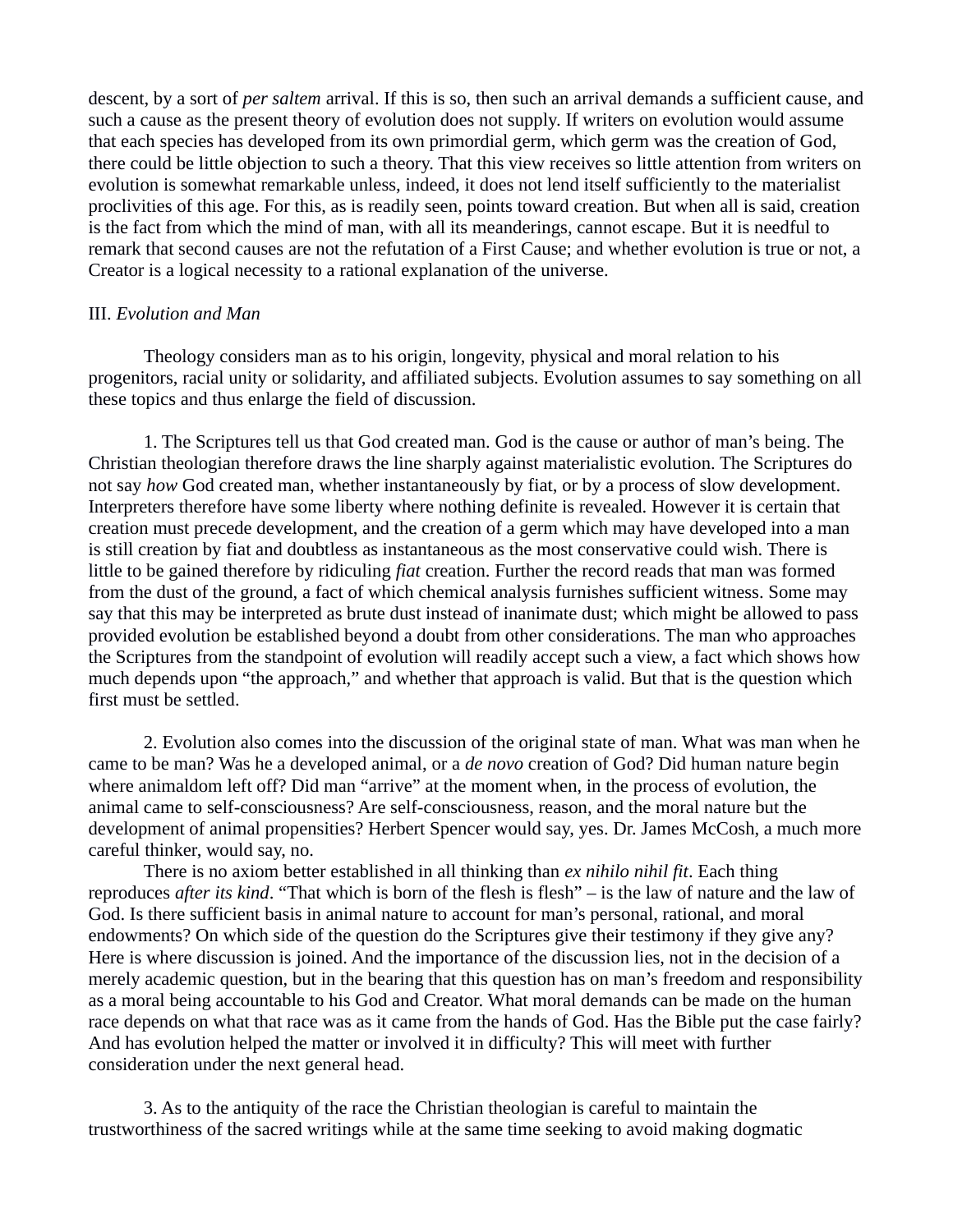assertions where there is room for legitimate differences of opinion, and also to avoid extravagant conclusions. While evolutionists differ among themselves by hundreds of millions of year the theologian may possess his soul in patience.

4. As to the unity of the human race evolution ranges itself on the side of the Biblical account. Since evolution asserts the unity of all animate being, of all degrees and forms, it will certainly not dispute the unity of the human contingent. The trend of science, also the effort of some philosophies, has been toward unity; perhaps too much so in some respects. But here at least we see the evident approach of science to the position of the Biblical declaration. And this is no means an isolated example.

# IV. *Evolution and Sin*.

Evolution has raised much discussion in the department of hamartology.

1. Was there a fall? What was the nature of the fall? What if any were the effects of the fall? What is sin? What makes sin to be sin? Has it relation to an objective law? Is it only negative, a defect, a limitation, or is it a positive virile principle? Is it con-natural, belonging to our nature as such, or is it an intrusion, the work of an enemy, the tares among the wheat? Is it a matter of responsibility, a matter of free choice, or the necessary concomitant of a condition of undevelopment? Is it a primitive trait which man will gradually outgrow in the process of further evolution, or does it mark man as degenerate, fallen from a high and sinless state?

These questions indicate the nature of the current discussion. The thorough-going evolutionist says there was no fall, only a "stumbling upward"; that the misfortune of man is not that he fell from a lofty estate but that he has not yet arrived; that he was not created in pristine holiness rivaling the angels, but that such is the goal to which evolution leads. Sin is defined by some evolutionists as the "remains of the animal nature." It is a brutish residuum which man has not yet outgrown, but which is in process of elimination by evolution. Sin is therefore to be referred to our original make-up. It has not come into the race by deliberate choice, but is an inheritance fastened on us by the nature of the case. It is not hard to see how this affects man's responsibility. If sin is connatural, if it belongs to our nature as that nature was constituted by God, then responsibility and freedom become meaningless terms, and God as the author of our nature is the author of all that belongs to it, including sin. If there was no fall then the record of the sacred writings is clearly wrong, and no man can be bound by their authority in this regard or in any other.

The doctrines of man's original righteousness, fall, and consequent sinfulness at least vindicate God's nature and account for man's depravity and responsibility. The orthodox view has the merit of consistency, not only in its various parts, but in its harmony with observed facts and conditions in the world. The evolutionary view further fails in this, that it does not account for sin in angels where no basis of nature can be assumed and yet there is sin. It therefore does not meet the case.

2. But there are evolutionists and evolutionists. Some less radical would say that subsequent to the point where the animal became man, possessed of self-consciousness, reason, responsibility, and moral nature, the choice of evil was deliberate; and so man fell from this point at which he had arrived to the condition of fallen and sinful humanity. This view has the merit of preserving the main features of the record as to man's fall, and basing man's guilt on his choice. It is always a matter of satisfaction to the Christian theologian when the theories of men conform to the Biblical account. Whether therefore we believe in the theory of evolution or not, we believe in the fact of a fall and in the veracity of the Biblical record. We accept the verdict of this kind of evolutionist this far, on these two points; or rather, we should say, he accepts the verdict of the Scriptures which we also do.

The point of difference, therefore, between this kind of evolutionist and the anti-evolutionist concerns the truth or falsity of evolution *per se*. As that is not the subject of this article it would take us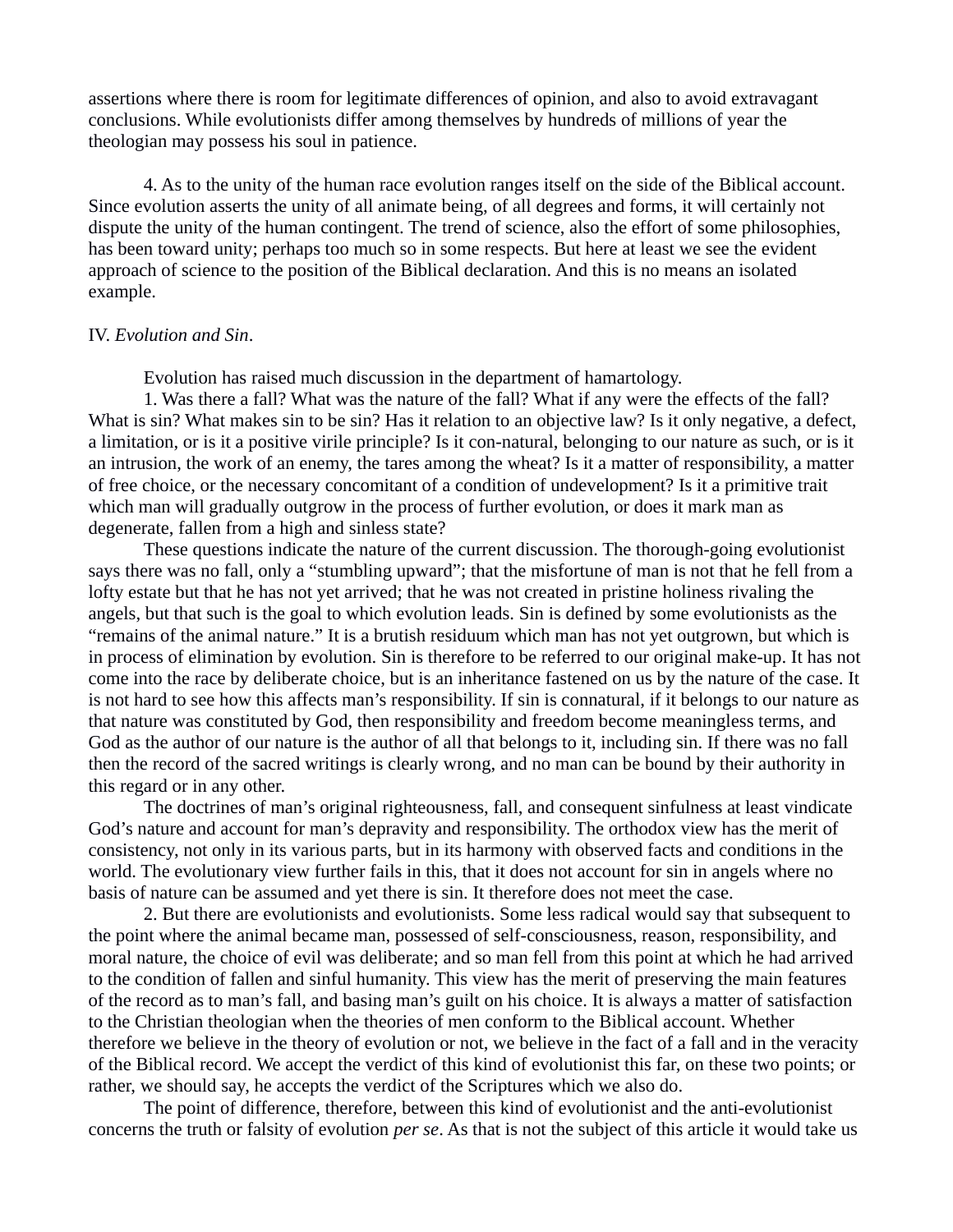too far afield to enter on that discussion. It has been our purpose to show how evolution has invaded theology and what part it has played in doctrinal discussion. We are not reluctant however to observe that in some points evolution has come around to the Biblical viewpoint. It only remains to be said that men who approach the Scriptures from the standpoint of evolution will doubtless acquiesce in this account of the fall. Again a matter of "approach." And since the evolutionist holds to the development of man's mental and moral nature from the animal, it decidedly strains the interpretation of the record that God made man in his own image, to assume that the image of God is a development from the brute.

# V. Evolution and the Scriptures

1. The Christian theologian builds his case and stakes his cause on the Scriptures. To him they are the word of God, "the only infallible rule of faith and practice." What they say is of supreme authority because it is the word of God. Hundreds of times the Scriptures say: "Thus saith the Lord"; "The Lord said" thus and so; "The word of the Lord came" &c. The Scriptures represent themselves as being the word of God. If we cannot believe their testimony about themselves, we cannot believe them on any other subject. If they are trustworthy witnesses, of which there is abundant proof, then we must believe what they say of themselves. That is the only logical conclusion. If the Scriptures are not true we have no Christianity, no Christ, no Saviour, and no salvation. Christianity cannot survive without the record and message of the Scriptures. Christianity and the Scriptures will stand or fall together. There is an effort in some high quarters to "free" Christianity from its historical facts and records. It is logical and moral suicide. Whoever or whatever makes the Scriptures false, or faulty, or even doubtful, destroys the saving faith of man and dims his hope as he faces death and eternity. I have never seen beyond the veil. No voice has spoken to me from beyond the tomb. No messenger has come back from "that mysterious bourne from which no traveler returns" to tell me what lies behind the darkness of death and the grave. If there be no word of an eternal and omnipotent God, no strong assurance resting on a "thus saith the Lord" as I stand on the brink of the grave, then to me, as to Thomas Hobbes, death is but a leap in the dark. Only the infallible word of the infallible God is sufficient. That is what the Scriptures mean to me. That is what they ought to mean to every man as he stands in the face of earthly dissolution.

How does evolution affect belief in the veracity and finality of the Scriptures, and the consequent hope of living and dying man? Not every evolutionist discredits the Scriptures. Indeed many regard them as a revelation of the divine will under some theory of inspiration. Others accord them a *pro tanto* acceptance. But others again, perhaps the large majority, surely all the Haeckel type, repudiate them *in toto*. Even the most conservative evolutionists we know, take the Scriptures with a few "grains of salt." So that, when all is said, after the fairest estimate, the actual result of the evolutionary propaganda is a decidedly lessened estimate of the importance and authority of the Scriptures. Rightly or wrongly, consistently or inconsistently, justifiably or otherwise, this is the indisputable fact.

2. Can Evolution and the Scriptures be harmonized?

As far as materialist or naturalist evolution is concerned the answer must be a decided no. In behalf of theistic evolution the attempt has frequently been made; but it cannot be said with entire success. But it must not be assumed that, even if such a harmony could be established, this would prove evolution to be true. The proof of evolution must rest on positive grounds. It is not a mere choice between naturalistic uniformitarianism and a supernaturalistic uniformitarianism; but whether even the latter is true. As long as evolution defines itself as "development," "history," or "orderly change" – long as evolution confines itself to the limits of species, one need hardly enter the lists. But when evolution transgresses these limits, and affirms the transmutation of species, deriving all sentient being, the race of man, body and soul included, from a primordial germ, then discussion arises and opposition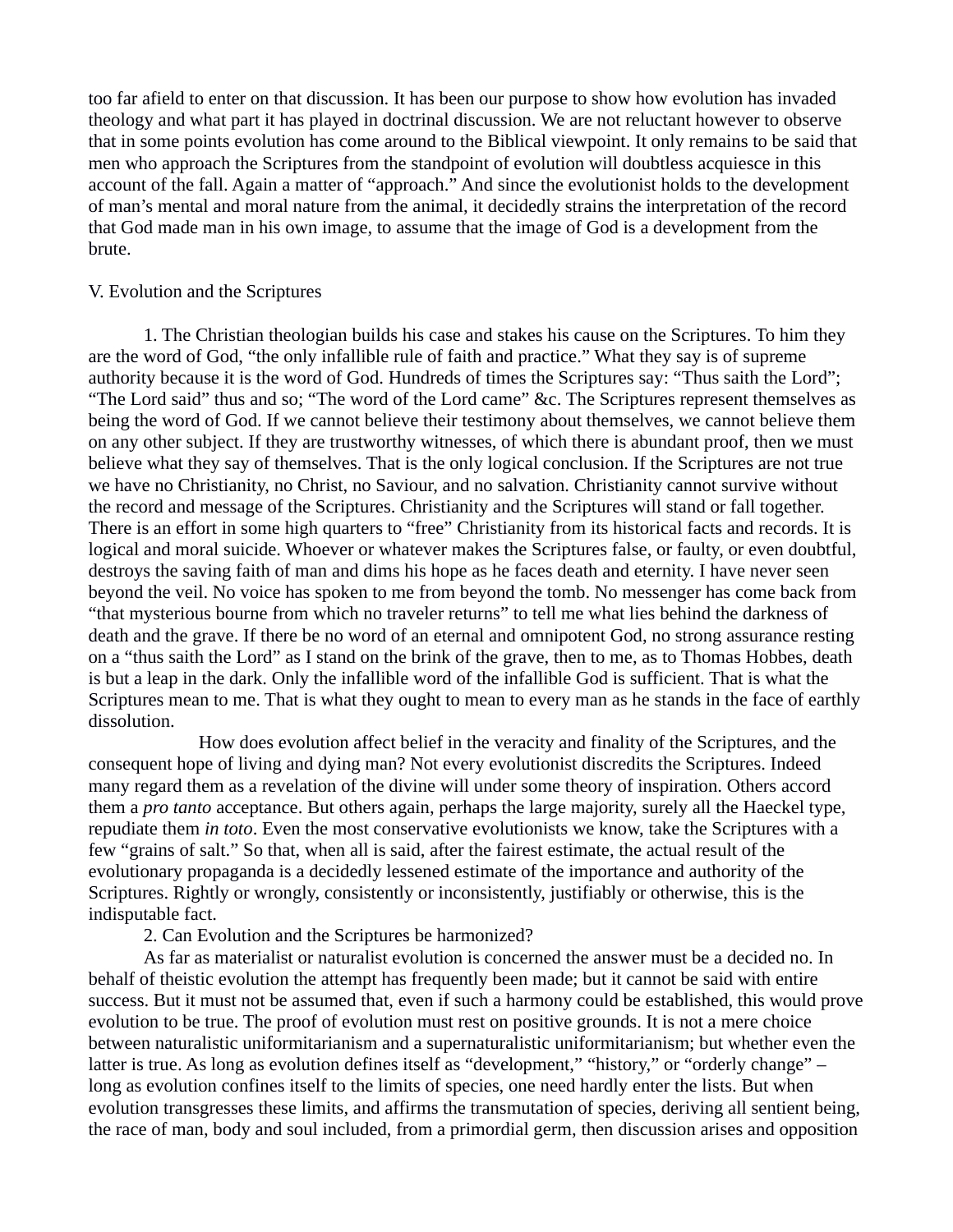ensues. Transmutation is of the essence of evolution, - is really what evolution means. There may be room for difference of opinion as to the limits of species, some more, some less, inclusive, as the case may be; but that there are such limits the sterility of hybrids the laws of Mendelism conclusively show. The laws of nature show a very decided respect for the limits of species, and to this the first chapter of Genesis bears its witness: "And God said: Let the earth bring forth grass, the herb yielding seed, and the fruit tree yielding fruit *after its kind* whose seed is in itself. … And the earth brought forth grass and herb yielding seed after its kind, and the tree yielding fruit whose seed was in itself after its kind" (Gen. i, 11, 12); "And God created every living creature that moveth – after its kind, and every winged fowl after its kind" (vs. 21); "And God said; Let the earth bring forth the living creature after its kind, cattle and creeping thing, and beast of the earth after its kind. … And God made the beast of the earth after its kind and the cattle after their kind and every thing that creepeth upon the earth after its kind" (vss. 24, 25). How careful the Scripture is to stress the words *after its kind*. These are statements for the Christian and the scientist to ponder. And there are many who hold that the physical law of the inviolability of species and these express statements of Scriptures are cogent and conclusive evidence that transmutational evolution is in harmony neither with the Scriptures nor with the laws of nature.

3. Is Evolution conducive to the study of the Scriptures? Whatever lessens regard for the authority of the Bible lessens interest in its study. It is not hard to account for Schleiermacher's disregard for the Scriptures when we remember the character of his teaching. He sought to cure the rationalism of his day by substituting subjectivism; but the cure was worse than the disease. Ritschl recognized the Scriptures as a source of historical data but played fast and loose with them to such an extent as to empty them of most of their value.

Modernism is essentially an evolutionary product. It has many varieties and phases; but a fair estimate of what modernism is may be gathered from Professor George Burman Foster's book, *Christianity in its Modern Expression*. If modernism is true some things will go into the scrap-heap. And one of these things is the science of exegesis. If Biblical exegesis gives us the mind of the Spirit speaking through the Word for the present spiritual guidance of mankind, it is vastly important; but if it is only the decipherment of the obscurities of human expression in a long distant past, it is hardly worth the time and effort devoted to it. If the Scriptures are only the passing opinion of some men who lived two or three thousand years ago why waste time on them? We can think and write for ourselves, and our opinion is as good as theirs; and if evolution be true it should be considerably better. If this theory be true the acquired erudition of men who delved deeply into linguistic usage was largely a worthless acquisition. All the painstaking labor of men who spent their lives on the sacred text was illspent and unprofitable. Meyer and Delitzch, Eadie and Ellicott, Westcott and Hort – how they misused their lives, if modernism be true! What matters it about case endings, moods, tenses, idioms, protasis and apodosis, aorist and subjunctive if the Scriptures are no more divinely authoritative than any other records of human experience? Modernism is the foe of exegesis. If the one lives, the other dies. The triumph of modernism means that there will be much waste paper on the market. But if the science of exegesis survives it will be because we have a revelation from the living God, divinely given though expressed in human language, and profoundly important for the salvation and spiritual guidance of men. Evolution and all its by-products have, and must have, a very marked effect upon the study of the Scriptures if men are consistent enough to carry out their premises to their logical results.

## VI. Evolution and Christ.

Christian theology and Christ are inseparable. Whether the system is Christocentric, Bibliocentric or Theocentric, Christology is a theme of supreme importance.

1. Christ's messiahship, incarnation, nature, teaching, work, death, resurrection, and sovereign rule are one and all important topics in theology. It is a noteworthy fact that evolutionary schools have much to say on these topics, and put upon them their own particular interpretation, largely, it must be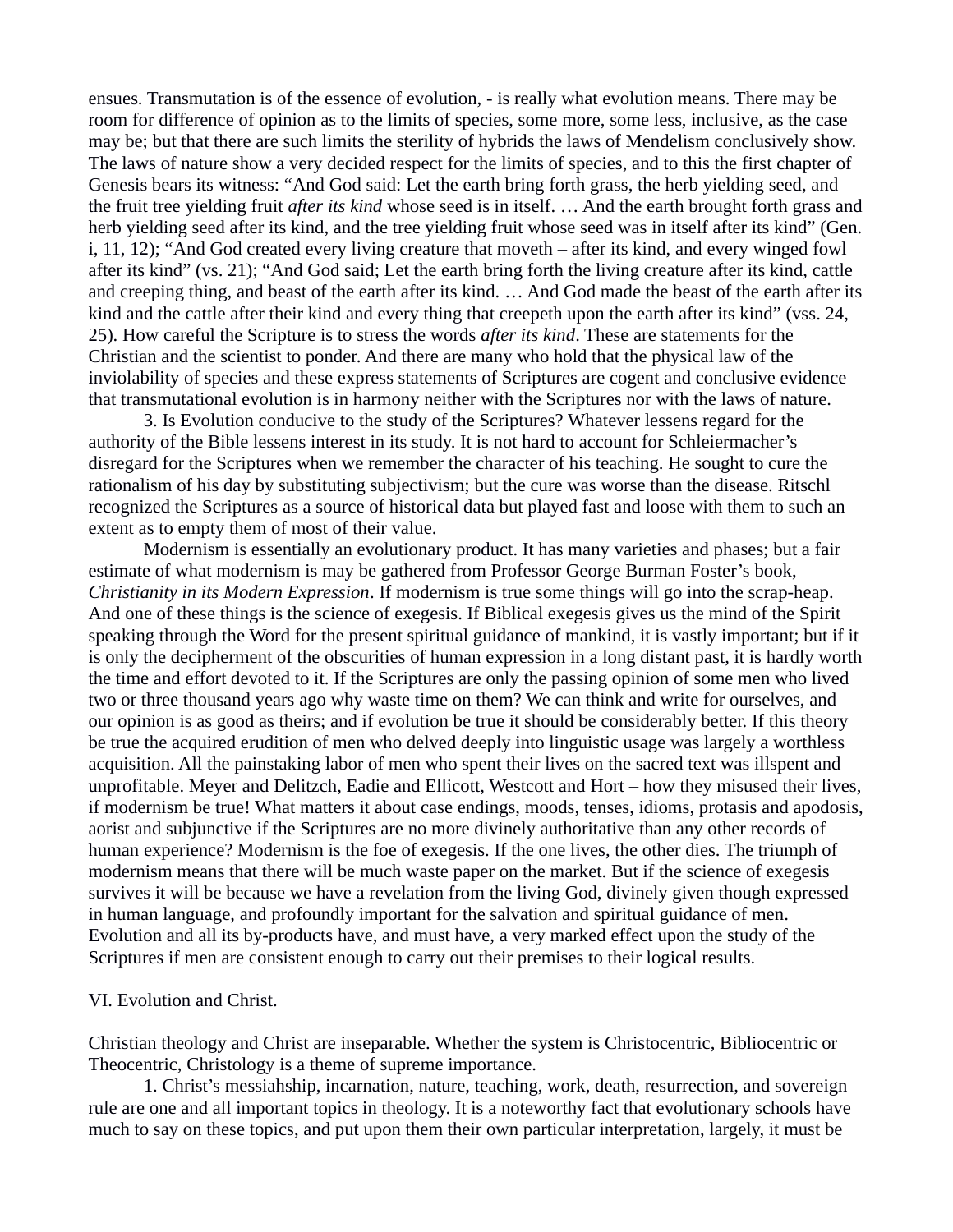said, of a minimizing or destructive nature. Professor Foster is vitriolic in his opposition to the messianic conception of Christ although it stands on the face of the Scriptures as plainly as the mountains on the face of Pennsylvania. It is by evolutionary schools especially that the virgin birth is either denied or its vital relation to the incarnation repudiated or minimized. Jesus Christ is regarded as the product of a process of evolution rather than as the incarnation of Deity, though with men of pantheistic thinking these things are not entirely distinct. The divine nature which is assumed to be in every man is intensified in Jesus Christ till He is without peer in human history. This method of His coming into the world seems to the conservative theologian to compromise his sinlessness; but with the liberal this scarcely awakens concern. Here we are dealing not merely with the question of evolution; but with the still more fundamental question as to the real nature of man. For at the basis of this evolutionary interpretation must lie the assumption that man is an emanation from the Divine Being which means that Christ differs from us only in degree, not in kind; otherwise, since *ex nihilo nihil fit*, the divinity of Christ, even in this "humanized" sense becomes impossible. In other words we are here concerned with one of the fundamental postulates of Theism, the essential distinctness of God and man.

2. The evolutionary theory also has its peculiar point of emphasis in the matter of Christ's teaching, life, work, and death. It is often said: "Christ does not save us by his death but by his life." Though perhaps few would go so far as to deny to Christ's death a great moral effect upon the world, yet His life and teachings are given pre-eminence over his death. What God has done for us and what He has done in us are two sides of His work of redemption. Evolutionary schools are disposed to stress the latter. The fault lies not in insisting on a subjective reformation, but in obscuring the objective facts on which all reconciliation and reformation rest. "Who bore our sins in His own body on the tree" cannot be omitted from the plan of salvation as taught in the Scriptures. The Christian minister dare not expunge from his Bible the well worn text: "Behold the Lamb of God that taketh away the sin of the world," but will keep on preaching it, and proclaiming it as the only hope of a perishing world. Christ's death is more than a mere martyrdom. If it were no more than that, then any other martyrdom might serve as well, and the incarnation and the martyrdom might be looked upon as unnecessary. Not all evolutionists, but evolution as a whole has diverted attention from the sacrificial, expiatory, vicarious nature of Christ's death. The Scriptures make much of Christ's death. The Gospels give more space to his crucifixion than to any other subject. The Epistles represent the death of Christ as the great and important feature of His work on earth. "The blood of Jesus Christ cleanseth from all sin" (I John i. 7). "Being justified by His blood we shall be saved from wrath through Him" (Rom. v. 9). "So also Christ was once offered to bear the sins of man" (Heb. ix. 28). No theology is a true system that puts less emphasis on the death of Christ than do the Scriptures themselves.

3. The discussion proceeds to the department of Eschatology, and involves the second coming of Christ, and especially the question whether that coming will be personal. The Scriptures are particular to say: "This same Jesus which is taken up fromm you into heaven, shall so come in like manner as ye have seen him go into heaven." "And every eye shall see him." That this teaches a visible and personal coming scarcely admits of question. The differences of "Pre" and "Post" are not involved, for both believe in the personal coming. But the discussion which some evolutionists raise is whether there will be any personal coming, or whether all this is to be interpreted in an entirely different way. Dr. Fosdick pronounces for himself and his school as follows:

Side by side with those to whom the second coming is a literal expectation, another group exists in the evangelical church. They too say: "Christ is coming." They say it with all their hearts; but they are not thinking of an external arrival in the clouds. They have assimilated as part of the divine revelation the exhilarating insight which these recent generations have given to us, that development is God's way of working out his will. They see that the most desirable elements in human life have come through the method of development. Man's music has developed. – Man's painting has developed. – Man's architecture has developed. – Development does seem to be the way in which God works. And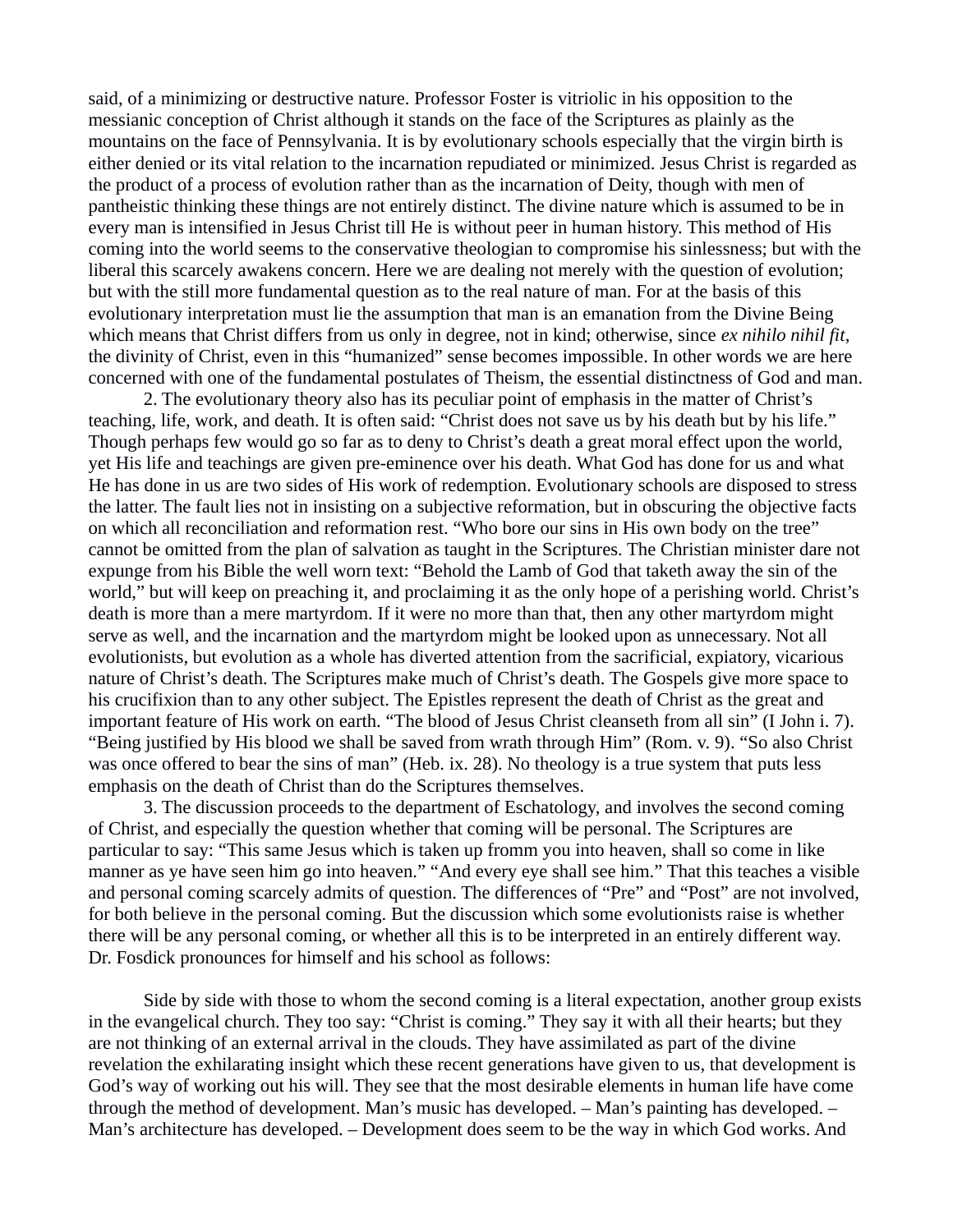these Christians, when they say that Christ is coming, mean that, slowly it may be, but surely, his will and principles will be worked out by God's grace in human life and institutions, until he shall see of the travail of his soul and be satisfied.

This is a fair statement of the evolutionary position; but is it a sane interpretation of what the Scriptures say? Is shows how men play fast and loose with the plain statements of God's word. Shall we take the Scriptures for what they say or put on them any sort of an explanation that suits our philosophy? It reminds us of Professor Machen's parallel that we might as reasonably interpret history to the effect "that the Declaration of Independence was signed in San Francisco." The manner of Christ's coming is a matter not of speculation but of revelation; and if there be any revelation we are bound to ask: what does it say?

#### VII. *Evolution and Salvation*

The salvation of man from the practice and penalty of sin is a matter of such solemn import as to awaken all our solicitude. If man's eternal state depends on his salvation from sin what can be more serious and vital? Any doctrine therefore that affects the method of man's salvation is a matter of grave concern. This is why Christian Science and kindred cults and all denials of the atonement are of such serious nature. How does evolution affect the question of man's salvation? Evolution invades this domain as it does others. As it forces its way into psychology, and philosophy, and ethics, and revelation, and Christology, so it offers its solution in the department of Soteriology. It is often said that "man is not saved by revolution but by evolution." Growth in grace is a recognized orthodox doctrine. No one will care to dispute that. But it must be recognized that for any evolution there must be something to evolve. "That which is born of the flesh is flesh." The evolution of a sinful nature is more sin. "Who can bring a clean thing out of an unclean"? Hence Jesus said "Ye must be born again" and, "Except a man be born again he cannot see the kingdom of God." Evangelical Christianity therefore stresses regeneration and conversion. Evolutionary teachers and preachers put the emphasis on education and reformation. The two are not at all points antithetical; but they use different methods and they place the emphasis differently. On the one hand we find one branch of the church producing great evangelists like Mr. Moody, and engaging in great campaigns of evangelism; and on the other hand we find the note of social service dominant.

But another and deeper difference may, and often does, emerge. It lies in the question: what is the fundamental postulate of human salvation? What is the ground of my justification and acquittal at the bar of a righteous tribunal? How can a man be just with God? Not by the perfection of human character attained by earthly evolution. If my salvation depends on what I am and what I have done, it is not a very reassuring basis on which to rest. My worth is but a broken reed that pierces the hand that leans upon it. "Being justified by faith we have peace." But my own attainment is not the ground of that peace. "Behold I am vile." Only a ground of assurance that is perfect, eternal, and unimpeachable can be a sufficient basis for a soul's peace in face of death, judgment, and eternity. This evolution cannot give. The Christian has reason to be profoundly thankful that Christ could say to the dying thief: "This day thou shalt be with me in paradise." The thief did not attain paradise by virtue of an evolved character perfected through years of development; and other dying sinners can find hope even in the last hour. There is no discount on character, no lessened sense of its importance, but God's method of working may, and often must, transcend the slow processes of evolution. God's sovereignty cannot be surrendered to merely natural processes. The sovereignty of the Creator can never be limited. He must be allowed to save a dying thief as well as one sanctified from the womb. If it be true that, "Ye must be born again," we are not concerned to limit the development that ensues. But something must be posited before evolution can begin. We object to putting evolution in the place of creation in either the natural or the spiritual world. And He who was sovereign in creation must still be recognized as sovereign in